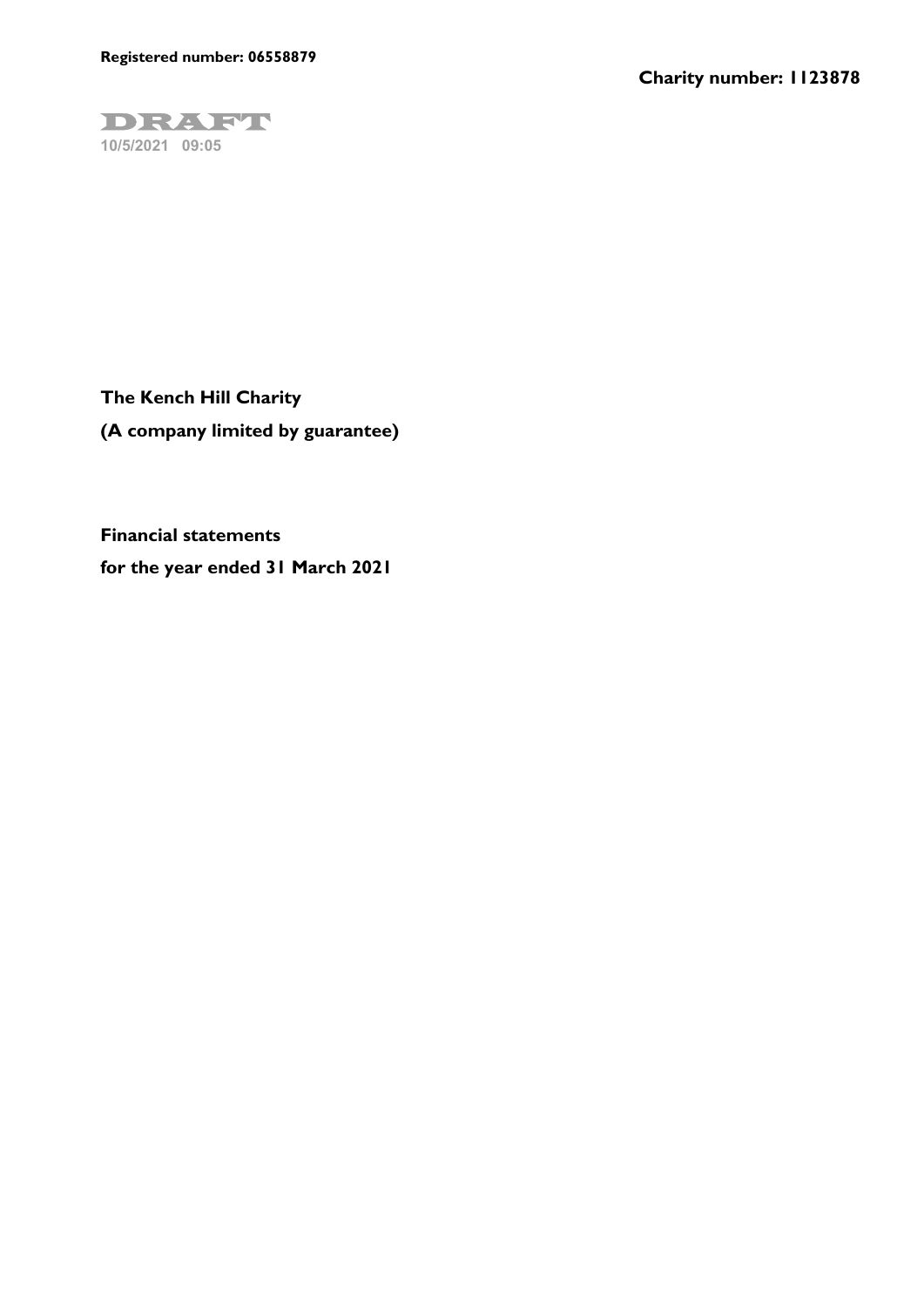



|                                                                  | Page            |
|------------------------------------------------------------------|-----------------|
| <b>Trustees</b>                                                  |                 |
| Reference and administrative details of the charity and advisers | $\mathbf{2}$    |
| Trustees' report                                                 | $3 - 8$         |
| Independent examiner's report                                    | 9               |
| <b>Statement of financial activities</b>                         | $\overline{10}$ |
| <b>Balance sheet</b>                                             | $\mathbf{1}$    |
| Notes to the financial statements                                | $12 - 20$       |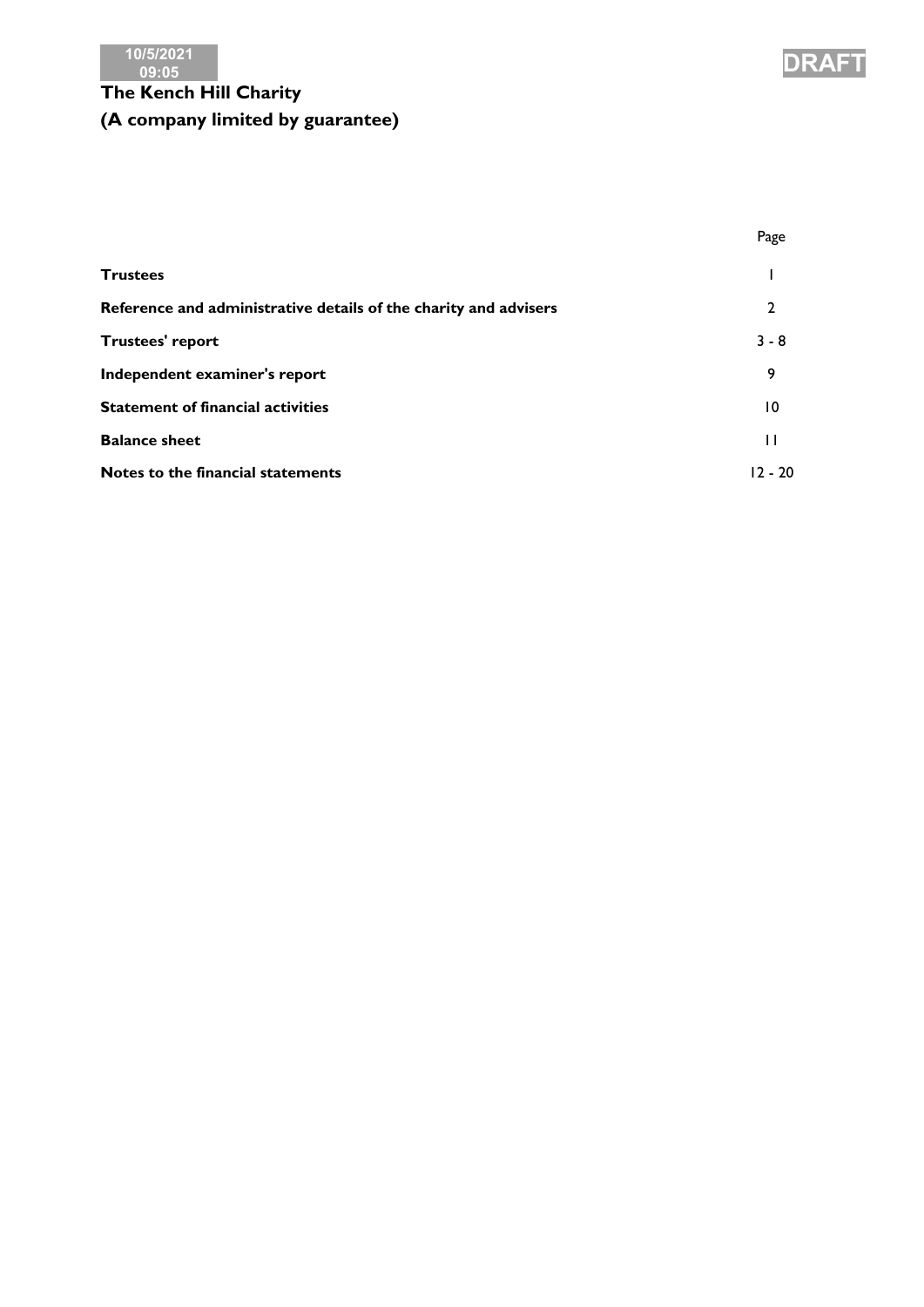

# **Trustees**

**for the year ended 31 March 2021**

### **Trustees**

N Corker, Chairperson Ms N M G Baboneau Ms S Bain Ms E Cooke-Szewczyk Ms L Goodison (appointed 12 February 2020) B G Hawes C J Larter MBE Mrs N Mulholland Ms M Rees

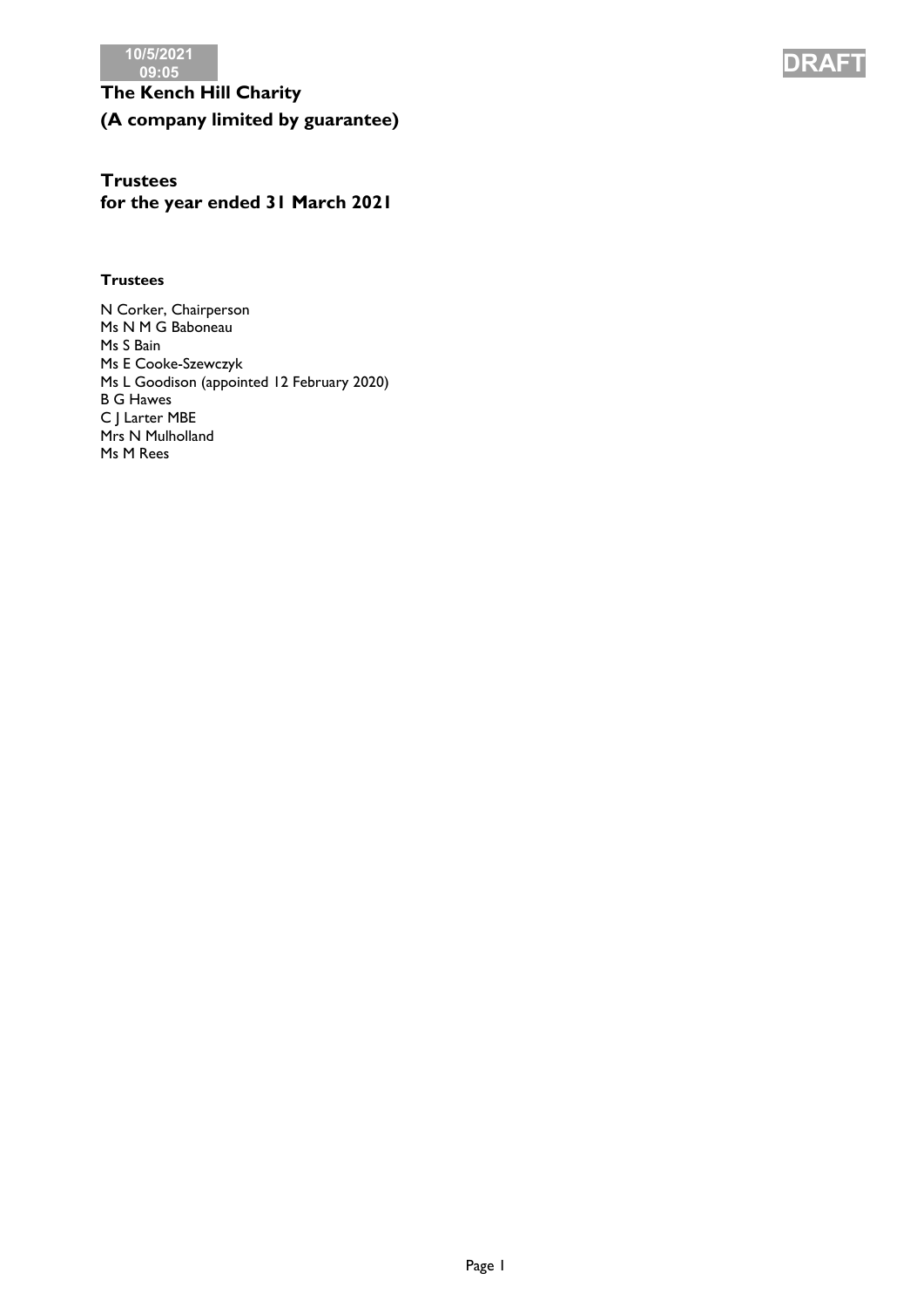



### **Reference and administrative details of the company and advisers for the year ended 31 March 2021**

**Company registered number**

06558879

**Charity registered number**

1123878

**Registered office**

Kench Hill Centre, Appledore Road, Tenterden, Kent, TN30 7DG

### **Accountants**

Chavereys, 2 Jubilee Way, Faversham, Kent, ME13 8GD

### **Bankers**

NatWest Bank plc, 58 High Street, Tenterden, Kent, TN30 6AX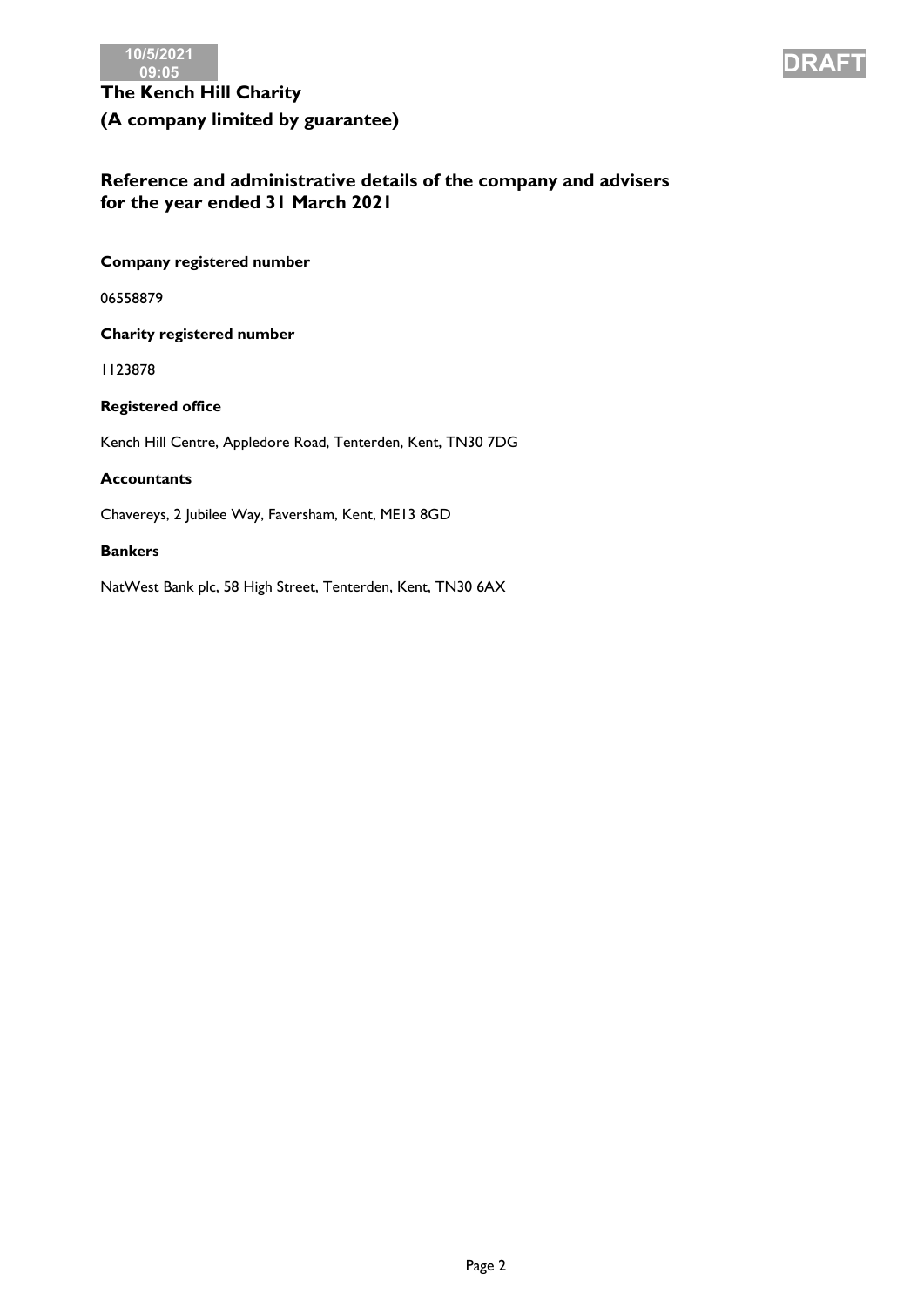

### **Trustees' report for the year ended 31 March 2021**

The trustees present their annual report (incorporating the directors' report) together with the financial statements of the company for the period 1 April 2020 to 31 March 2021. The trustees confirm that the annual report and financial statements of the company comply with the current statutory requirements, the requirements of the company's governing document and the provisions of the Statement of Recommended Practice (SORP), applicable to charities preparing their accounts in accordance with the Financial Reporting Standard applicable in the UK and Republic of Ireland (FRS 102) (effective 1 January 2019).

Since the company qualifies as small under section 383, the strategic report required of medium and large companies under The Companies Act 2006 (Strategic Report and Director's Report) Regulations 2013 is not required.

#### **Structure, governance and management**

### **Constitution**

The company was incorporated on 8 April 2008 and registered as a charity on 24 April 2008.

### **Method of appointment or election of trustees**

The management of the company is the responsibility of the trustees who are elected under the terms of the Memorandum of Association.

New trustees are invited to meet the other trustees and key employees at the Centre, they are briefed on the organisation, current plans and the financial status of the charity. New trustees are advised of their legal obligations under charity law and are encouraged to attend appropriate external training events where these will facilitate the undertaking of their role.

### **Organisational structure and decision making**

The Kench Hill Charity is governed by the board of trustees, which meets termly (3 times a year). It is responsible for the management of the Kench Hill Centre and strategic direction and management of the "activities" of The Kench Hill Charity.

Management of the centre is delegated to the Head of Centre, currently Ms Sandi Bain. Most staff are employed by The Hackney Learning Trust and seconded to The Kench Hill Charity. The Head of Centre is responsible for managing the budget agreed by the board of trustees, for implementing curriculum development and management of the premises in accordance with health and safety legislation and guidelines.

#### **Risk management**

The trustees have assessed the major risks to which the charity is exposed, in particular those related to the operations and finances of the charity, and are satisfied that systems and procedures are in place to mitigate exposure to the major risks.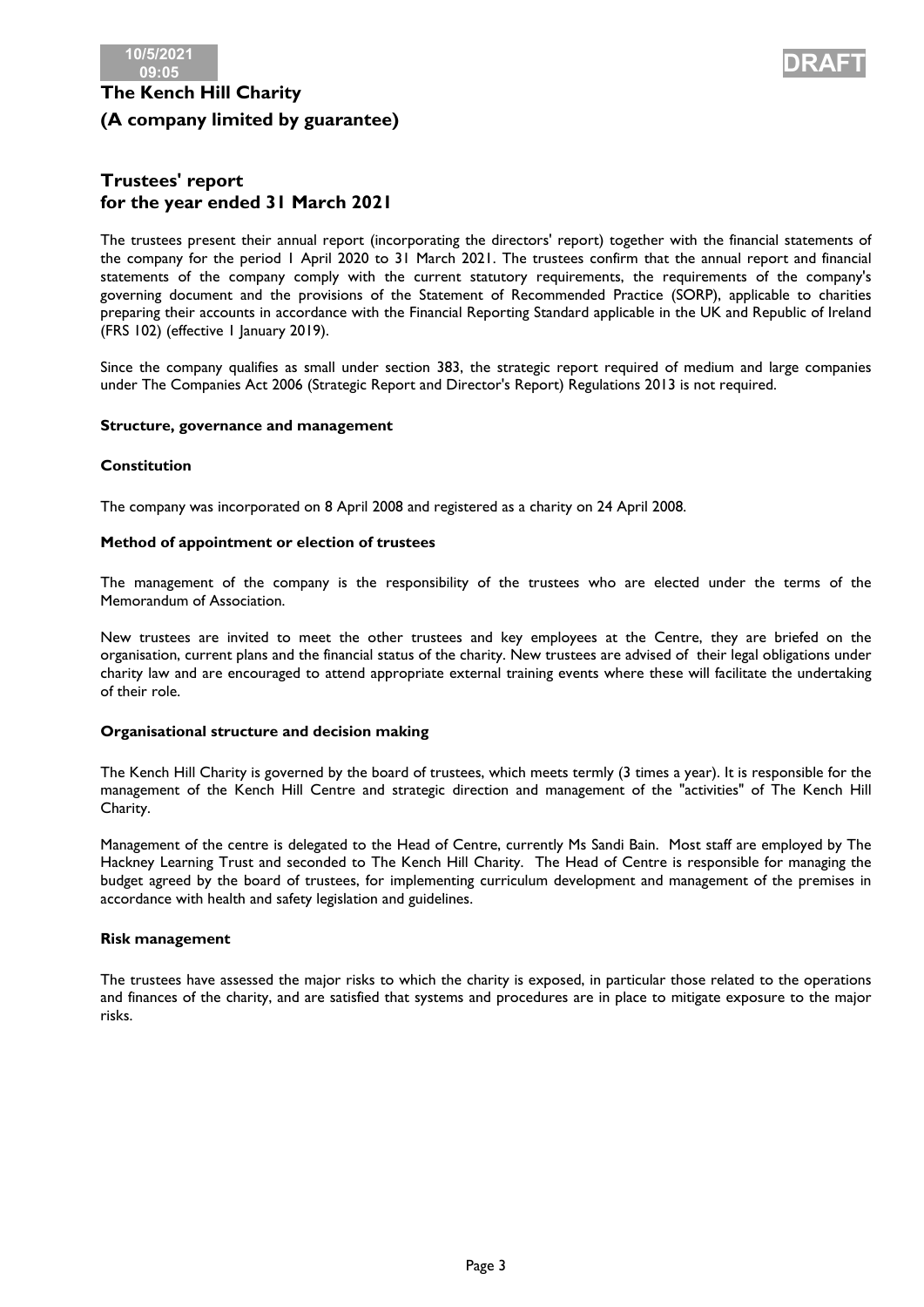



### **Trustees' report (continued) for the year ended 31 March 2021**

### **Objectives and strategies for achieving objectives**

### **Policies and objectives**

The Kench Hill Charity seeks to deliver life-changing experiences for young people and adults by providing educational and recreational activities that inspire personal development, self-confidence, independent life skills and that promote healthy lifestyles in a safe, supportive environment with good quality affordable accommodation for groups which do not have access to other facilities.

We have referred to the guidance contained in the Charity Commission's general guidance on public benefit when reviewing our aims and objectives and in planning our future activities. In particular the trustees consider how planned activities will contribute to the aims and objectives they have set.

### **Strategies for achieving objectives**

The key objectives for the financial period under review were:

- . Major internal redecoration
- . Development of woodland camp as teaching resource for Forest School activities
- . Renovation of external games area and new games hut
- . Special needs nurture group day visits with local schools
- . Growth of Forest School and Home Education groups day visits
- . Installation of yurt to provide an additional 6 bed spaces and workshop space
- . Redesigned website

#### **Activities, achievements and performance**

#### **Review of activities**

The charity remained operational throughout the year, diversifying its offer to include day visits during term-time, providing affordable outdoor education to key worker and vulnerable children from the Tenterden Rural Alliance, a consortium of local schools in Tenterden and surrounding villages. The charity also developed holiday clubs for local children, a popular child care facility for many families. The charity worked towards the redefined core values of DINE - Diversity, Inclusion, Nurture/Nature and Education in the Environment.

#### **Achievements**

- . All internal areas of the main building were redecorated to a high standard, larger bedrooms being themed with hand-painted murals. This was achieved in-house through redeployment of domestic staff. Core areas of external woodwork were also repainted.
- . A Forest School area in adjacent woodland was completed with a Mud kitchen for Early Years participants, plus camp cookery and shelter-building areaa. It was used regularly by key worker and vulnerable children for outdoor education throughout the pandemic, as well as holiday clubs.
- . A new indoor Games Area was created, with new flooring partly funded by Tenterden Rotary Club. An undercover table tennis area was also improved with installation of concrete flooring.
- . Partnerships with local schools and Home Education groups has generated a sustainable new business stream. Teaching staff gained experience working with children with Special Educational Needs of all ages, and developed many new educational activities and resources. Holiday clubs were very successful and were all over-subscribed.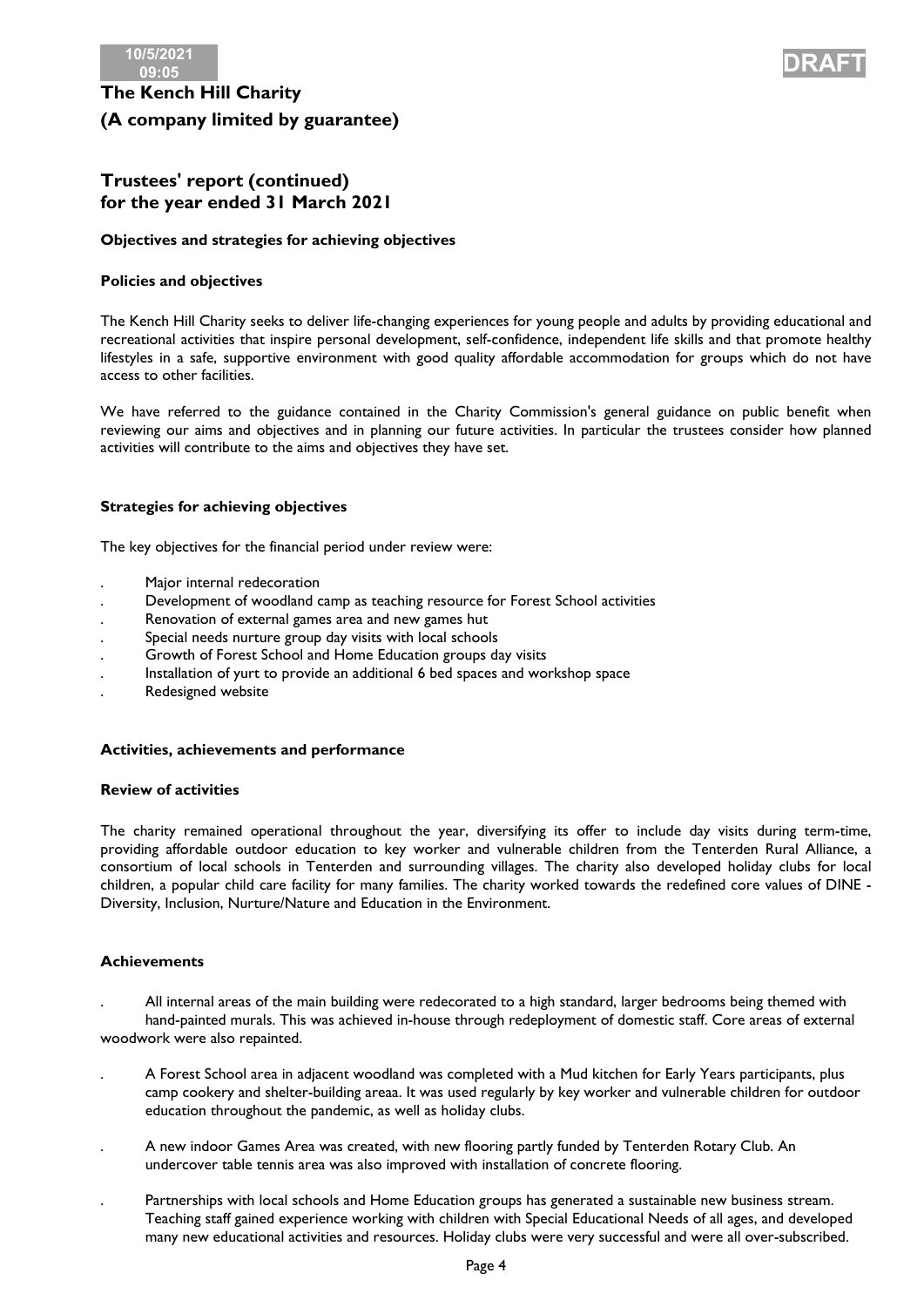



### **Trustees' report (continued) for the year ended 31 March 2021**

- . Six staff undertook or renewed their First Aid qualification.
- . Due to Covid-19 plans for expansion, including installation of a yurt, were put on hold.
- . Newly designed website had a soft launch in March, with further refinements to be implemented.
- Legacy of £10 000 received from Mrs Christine Fisher, plus donation of £2,000 from a Hackney resident.

. An Art Exhibition was set up in the Straw Hall in the winter, but with limited visitor numbers as the Kent lockdown was announced in November.

#### **Public benefit delivered by the charity (statistics)**

#### . **School educational groups**

All residential school visits were cancelled during 2020-21. New links were established with local schools as we assisted with the community response to the Covid pandemic. 81 days of outdoor education were provided during the year to local schools and Home Educators, mainly for children with special educational needs. The Charity also provided weekly 1:1 Alternative Provision for 2 primary children with behavioural difficulties who cannot access a classroom setting.

#### . **Holiday clubs**

29 days of holiday club provision was created for local children, working within Covid-19 guidelines. Groups of 15- 30 children attended day care provision, at affordable rates.

#### . **Kench Hill Bursary (School Journey Grant**)

No bursaries were awarded during the year. We received a legacy of  $£10000$  from the deceased mother of Mrs Christine Fisher who was born at Kench Hill, plus an anonymous donation of £2 000 from a Hackney resident. These funds will provide bursaries for 2021-22.

#### . **Short Breaks for families of children with special needs**

78 subsidised places were provided during four Short Break weekends between August and December 2020. These fully-catered, supported holidays were permissible under the Covid regulations.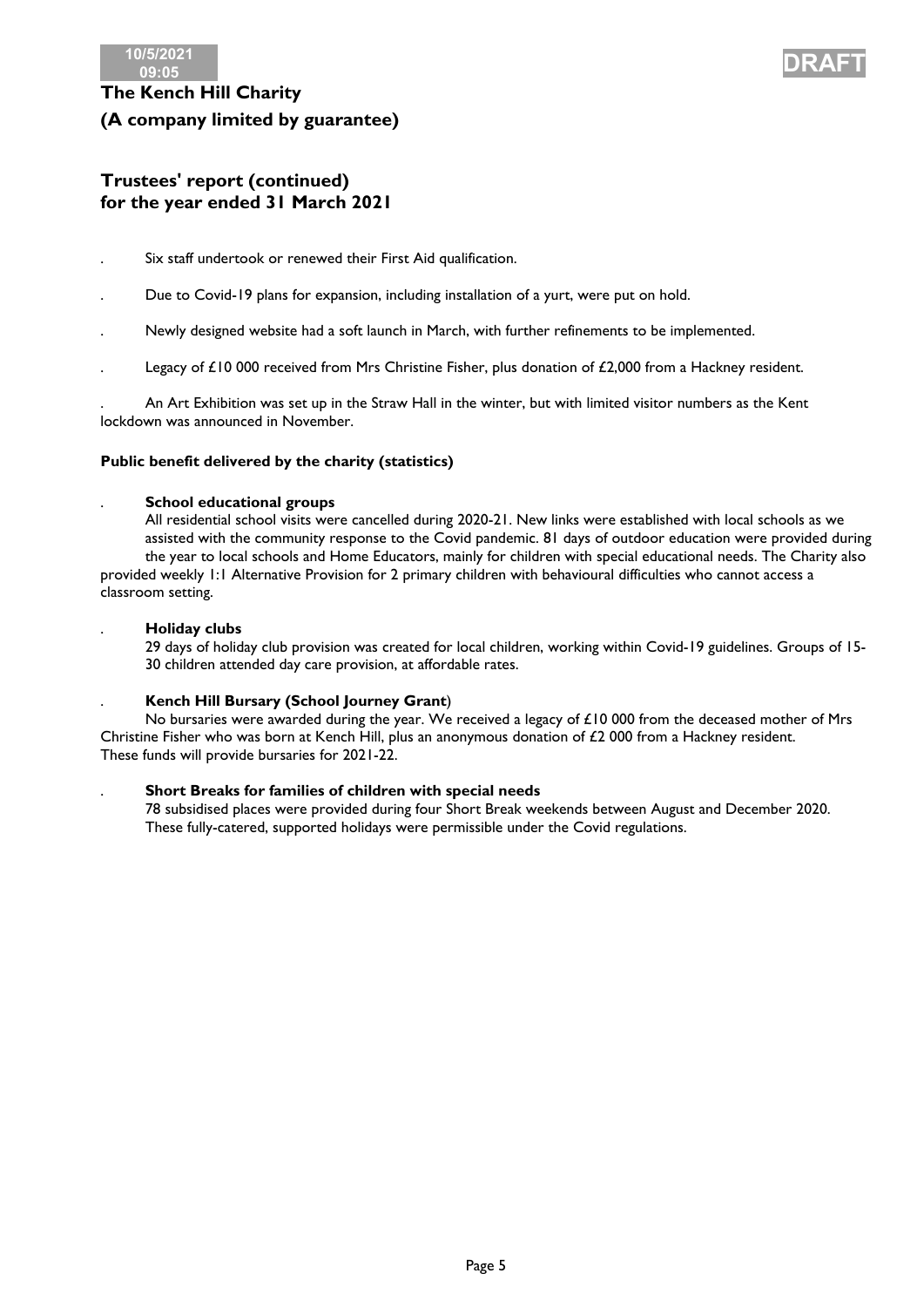



### **Trustees' report (continued) for the year ended 31 March 2021**

### **Other residential groups using Kench Hill include:**

### **Faith/spiritual groups:**

South East London Malayalee Association Friends of Shekel Cong TYY

#### **Other charitable/cultural groups**

Orthodox Jewish families Happy Wellfullness Retreat

#### **Day visitors**

Tenterden Rural Alliance schools 'Crafty Basketry' weaving craft groups. Holiday clubs for local children aged 4-15 Alternative provision for two SEND pupils from local Kent County Council schools.

#### **Occupancy Rate 45%**

Kench Hill Charity provided 164 days of service to the community during the pandemic.

#### **Visitor Numbers**

Numbers are not comparable with previous years because of the impact of Covid. Unlike in previous years many visitors came regularly on repeated occasions.

#### **Financial review**

#### **Reserves policy**

The charity retains free reserves of circa £35,000 at the end of March 2021. This is deemed sufficient to allow the Charity to operate for 2 months in the event income from the centre is interupted. Hackney Education have agreed an interestfree loan of £90 000 from May 2021 to provide the charity with liquid funds to enable the charity to continue to operater if the Covid-19 pandemic continues to affect income.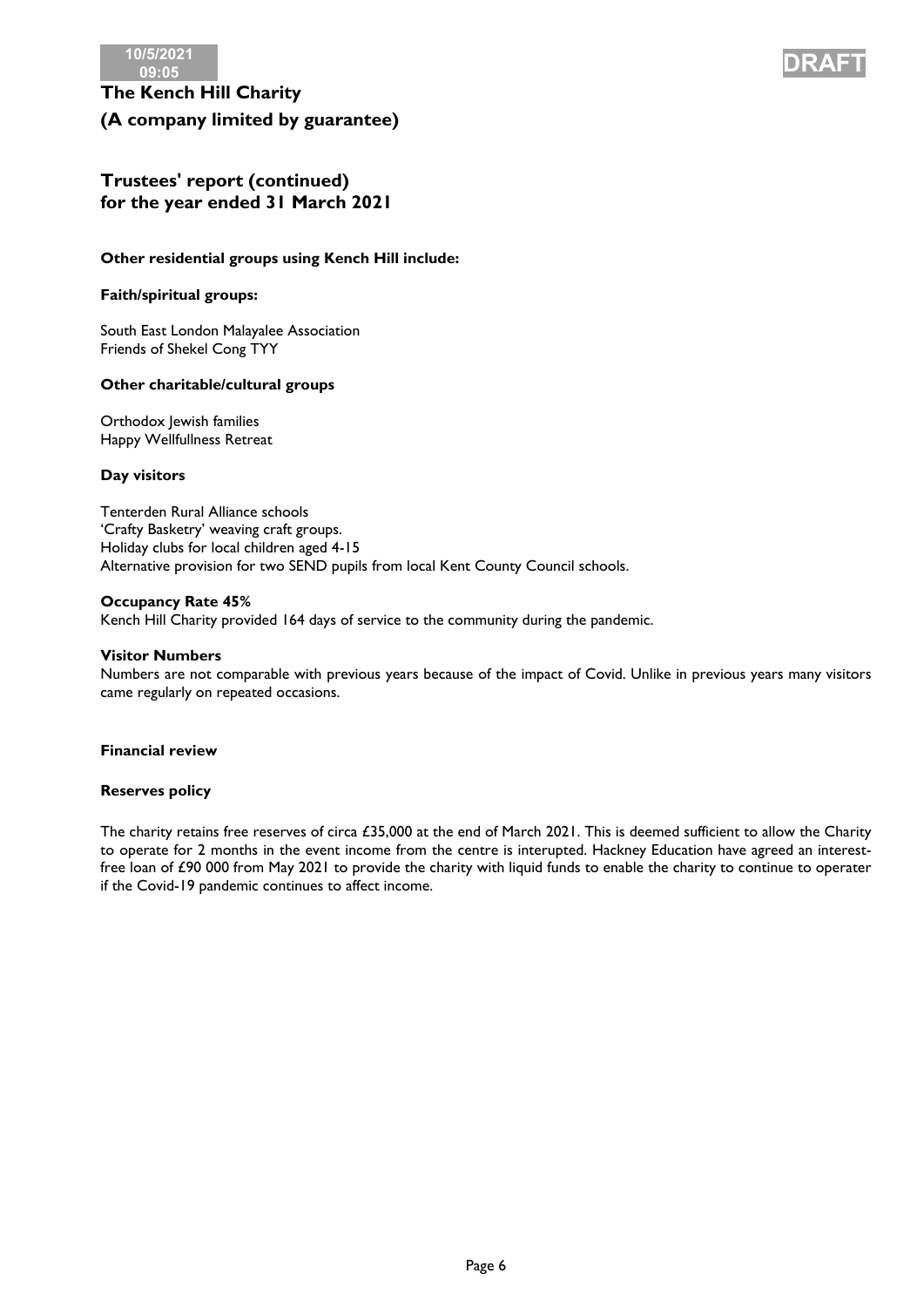



### **Trustees' report (continued) for the year ended 31 March 2021**

### **Results for the year**

The Covid-19 pandemic caused the forced cessation of our usual business, as residential school groups and most selfcatered bookings were not permitted during the entire period of 2020-21. This resulted in a large financial deficit, although staffing costs were reduced through access to the government furlough scheme. Essential expenses were partially offset by Additional Restrictions grants. It was considered inadvisable to close down operations fully as this would result in deterioration of the fabric of the Grade II listed building, with potentially high cost of restoration. There has been an increase in income from donations and grant funding.

The charity incurred a deficit for the year of £82,102 on unrestricted funds and a surplus of £7,817 on restricted funds.

As at 31 March 2021 the charity had total restricted and unrestricted funds of £248,324 (2020: £322,609).

#### **Plans for future periods**

- . Manage a phased return to normal operations post-Covid.
- . Further maintenance and property improvements. Phased painting of all external woodwork and ironwork on main building. Restoration of original Georgian panelling in main lounge. External painting of Straw Hall and Barn Classroom.
- . Restoration of Coach House pond to benefit wildlife, in conjunction with English Nature.
- . Increase uptake by local schools using Little Cheyne Wind Farm grant.
- . OFSTED registration as Childcare facility for over 5's, to enable local families to use childcare vouchers for affordable holiday provision.
- . Fund-raising activities including Winter Art Exhibition and Open Days.
- . Further improvements to website.

#### **Statement of trustees' responsibilities**

The trustees (who are also directors of The Kench Hill Charity for the purposes of company law) are responsible for preparing the trustees' report and the financial statements in accordance with applicable law and United Kingdom Accounting Standards (United Kingdom Generally Accepted Accounting Practice).

Company law requires the trustees to prepare financial statements for each financial year. Under company law the trustees must not approve the financial statements unless they are satisfied that they give a true and fair view of the state of affairs of the charitable company and of the incoming resources and application of resources, including the income and expenditure, of the charitable company for that period. In preparing these financial statements, the trustees are required to:

- select suitable accounting policies and then apply them consistently;
- observe the methods and principles in the Charities SORP;
- make judgments and accounting estimates that are reasonable and prudent;
- state whether applicable accounting standards have been followed, subject to any material departures disclosed and explained in the financial statements;
- prepare the financial statements on the going concern basis unless it is inappropriate to presume that the charitable company will continue in operation.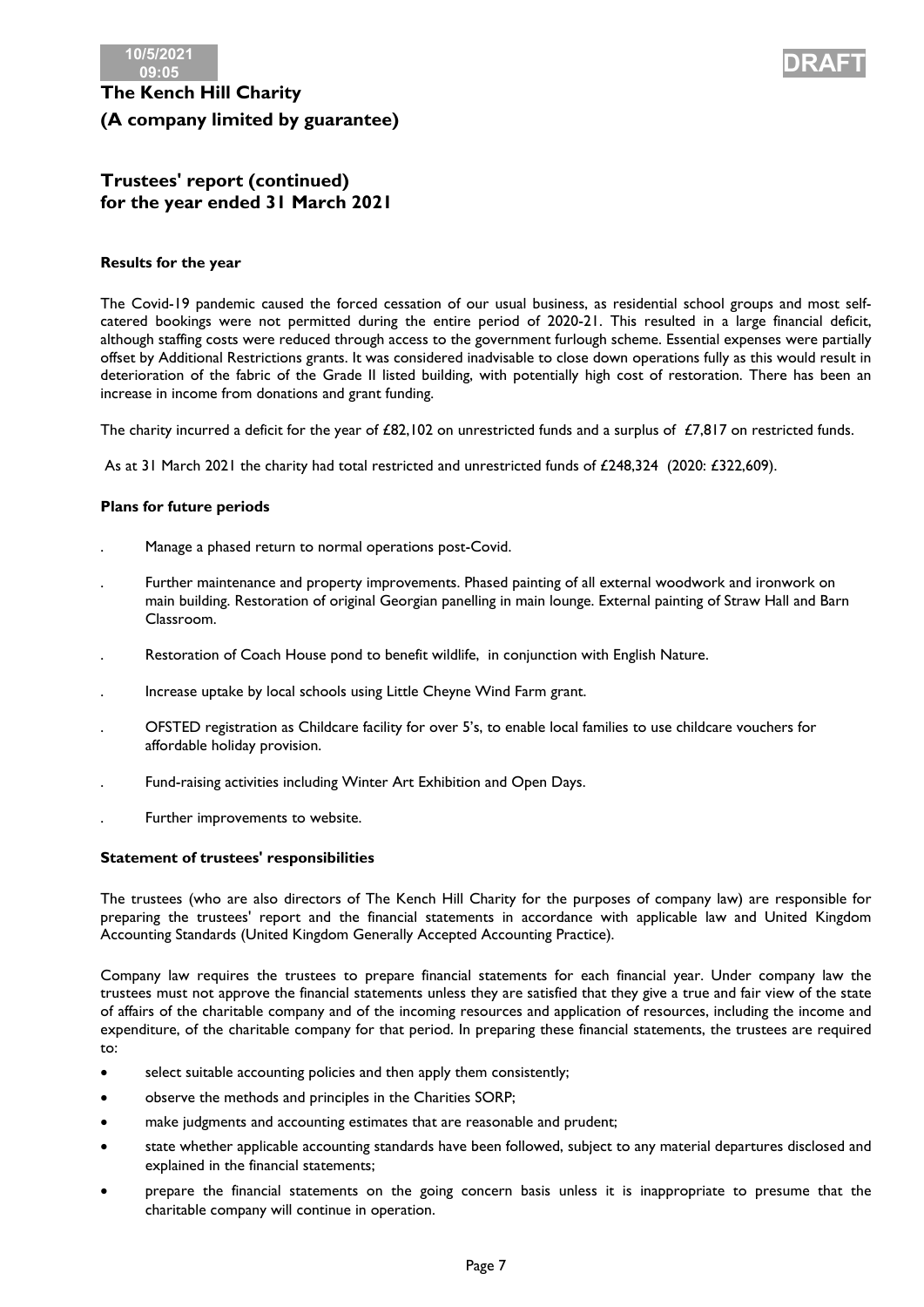



### **Trustees' report (continued) for the year ended 31 March 2021**

The trustees are responsible for keeping adequate accounting records that are sufficient to show and explain the charitable company's transactions and disclose with reasonable accuracy at any time the financial position of the charitable company and enable them to ensure that the financial statements comply with the Companies Act 2006. They are also responsible for safeguarding the assets of the charitable company and hence for taking reasonable steps for the prevention and detection of fraud and other irregularities.

The trustees are responsible for the maintenance and integrity of the corporate and financial information included on the charitable company's website. Legislation in the United Kingdom governing the preparation and dissemination of financial statements may differ from legislation in other jurisdictions.

This report was approved by the trustees, on and signed on their behalf by:

**N Corker** Chairperson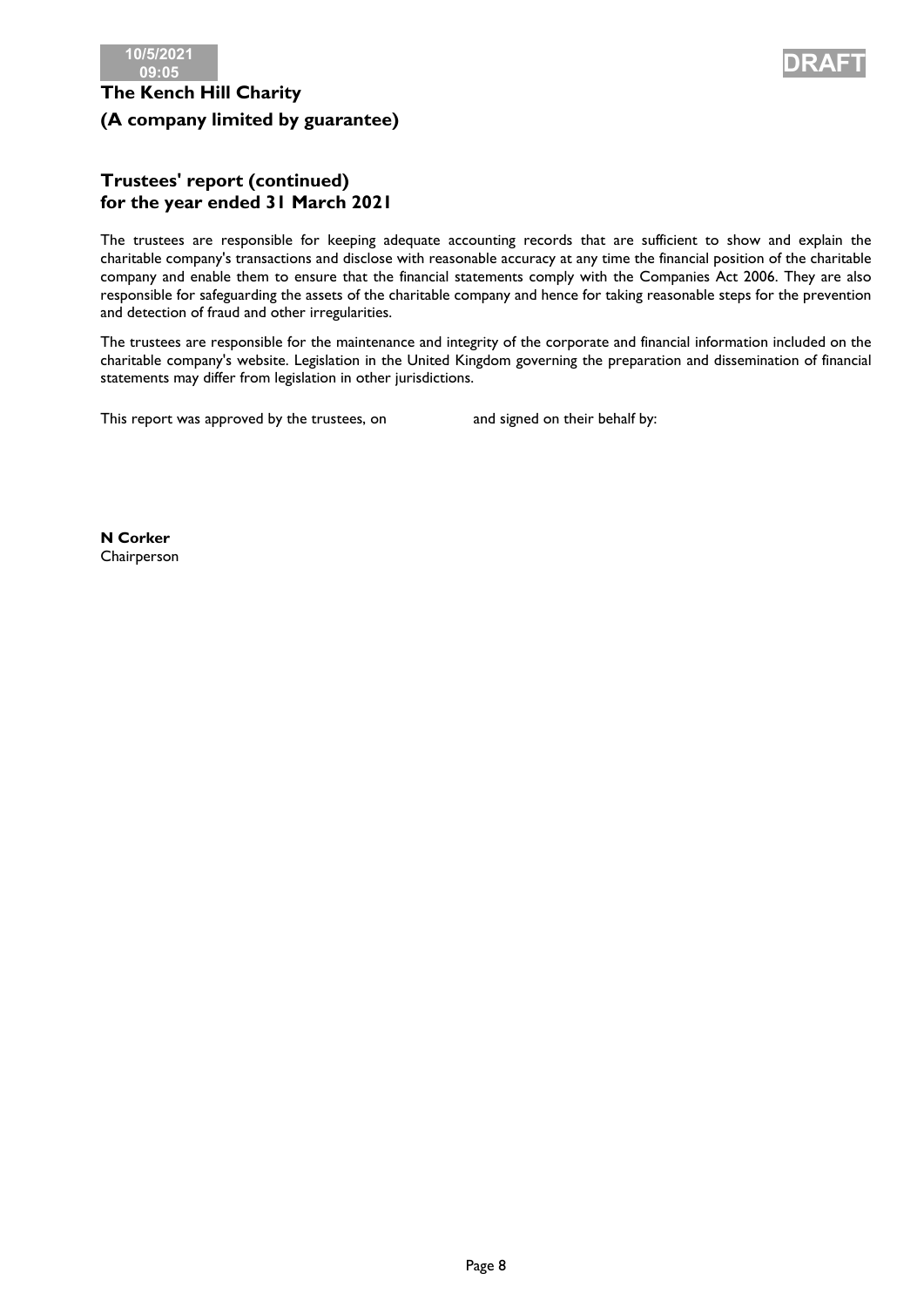

### **Independent examiner's report for the year ended 31 March 2021**

### **Independent examiner's report to the trustees of The Kench Hill Charity**

I report to the charity trustees on my examination of the accounts of the company for the year ended 31 March 2021.

This report is made solely to the company's trustees, as a body, in accordance with Part 4 of the Charities (Accounts and Reports) Regulations 2008. My work has been undertaken so that I might state to the company's trustees those matters I am required to state to them in an independent examiner's report and for no other purpose. To the fullest extent permitted by law, I do not accept or assume responsibility to anyone other than the company and the company's trustees, as a body, for my work or for this report.

### **Responsibilities and basis of report**

As the trustees of the company (and its directors for the purposes of company law) you are responsible for the preparation of the accounts in accordance with the requirements of the Companies Act 2006 ('the 2006 Act').

Having satisfied myself that the accounts of the company are not required to be audited under Part 16 of the 2006 Act and are eligible for independent examination, I report in respect of my examination of the company's accounts carried out under section 145 of the Charities Act 2011 ('the 2011 Act'). In carrying out my examination I have followed the Directions given by the Charity Commission under section 145(5)(b) of the 2011 Act.

#### **Independent examiner's statement**

I have completed my examination. I can confirm that no matters have come to my attention in connection with the examination giving me cause to believe:

- 1. accounting records were not kept in respect of the company as required by section 386 of the 2006 Act; or
- 2. the accounts do not accord with those records; or
- 3. the accounts do not comply with the accounting requirements of section 396 of the 2006 Act other than any requirement that the accounts give a 'true and fair' view which is not a matter considered as part of an independent examination; or
- 4. the accounts have not been prepared in accordance with the methods and principles of the Statement of Recommended Practice for accounting and reporting by charities applicable to charities preparing their accounts in accordance with the Financial Reporting Standard applicable in the UK and Republic of Ireland (FRS 102).

I have no concerns and have come across no other matters in connection with the examination to which attention should be drawn in this report in order to enable a proper understanding of the accounts to be reached.

Signed: Dated:

M A Crawley FCA TEP

**Chavereys** Chartered Accountants Faversham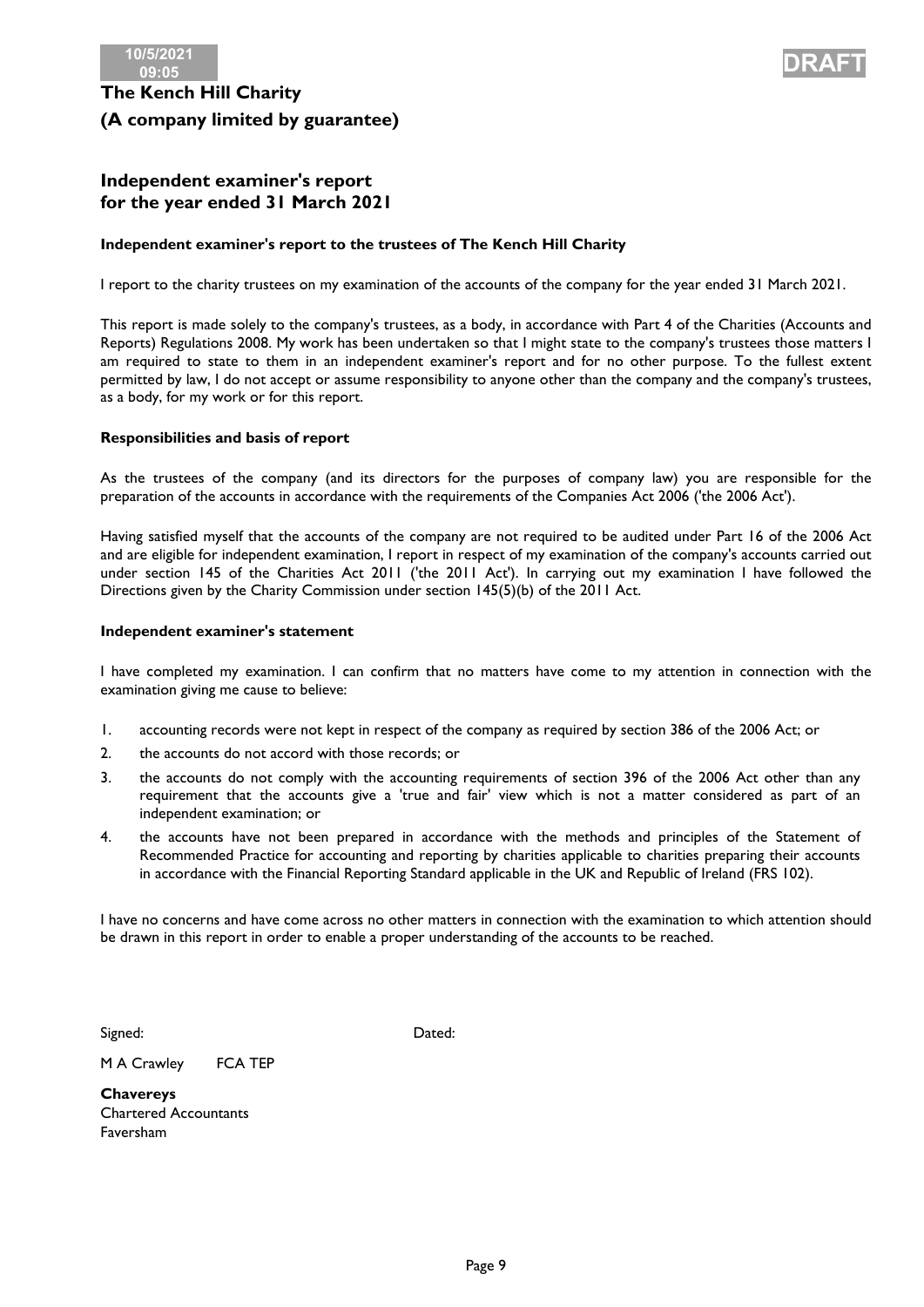### **Statement of financial activities incorporating income and expenditure account for the year ended 31 March 2021**

|                                           |             | <b>Restricted</b><br>funds<br>2021 | <b>Unrestricted</b><br>funds<br>2021 | Total<br>funds<br>2021 | Total<br>funds<br>2020 |
|-------------------------------------------|-------------|------------------------------------|--------------------------------------|------------------------|------------------------|
|                                           | <b>Note</b> | £                                  | £                                    | £                      | £                      |
| Income from:                              |             |                                    |                                      |                        |                        |
| Donations and legacies                    | 2           | 11,000                             | 90,468                               | 101,468                | 16,923                 |
| Charitable activities                     | 3           |                                    | 38,963                               | 38,963                 | 195,500                |
| Other trading activities                  | 4           |                                    | 5,100                                | 5,100                  | 28,735                 |
| Investments                               |             |                                    | 58                                   | 58                     | 257                    |
| <b>Total income</b>                       |             | 11,000                             | 134,589                              | 145,589                | 241,415                |
| <b>Expenditure on:</b>                    |             |                                    |                                      |                        |                        |
| Charitable activities                     | 5           | 3,183                              | 216,691                              | 219,874                | 255,822                |
| <b>Total expenditure</b>                  |             | 3,183                              | 216,691                              | 219,874                | 255,822                |
| Net deficit before other recognised gains |             |                                    |                                      |                        |                        |
| and losses                                |             | 7,817                              | (82, 102)                            | (74, 285)              | (14, 407)              |
| Net movement in funds                     |             | 7,817                              | (82, 102)                            | (74, 285)              | (14, 407)              |
| <b>Reconciliation of funds:</b>           |             |                                    |                                      |                        |                        |
| Total funds brought forward               |             | 78,364                             | 244,245                              | 322,609                | 337,016                |
| <b>Total funds carried forward</b>        |             | 86,181                             | 162, 143                             | 248,324                | 322,609                |
|                                           |             |                                    |                                      |                        |                        |

The notes on pages 12 to 20 form part of these financial statements.

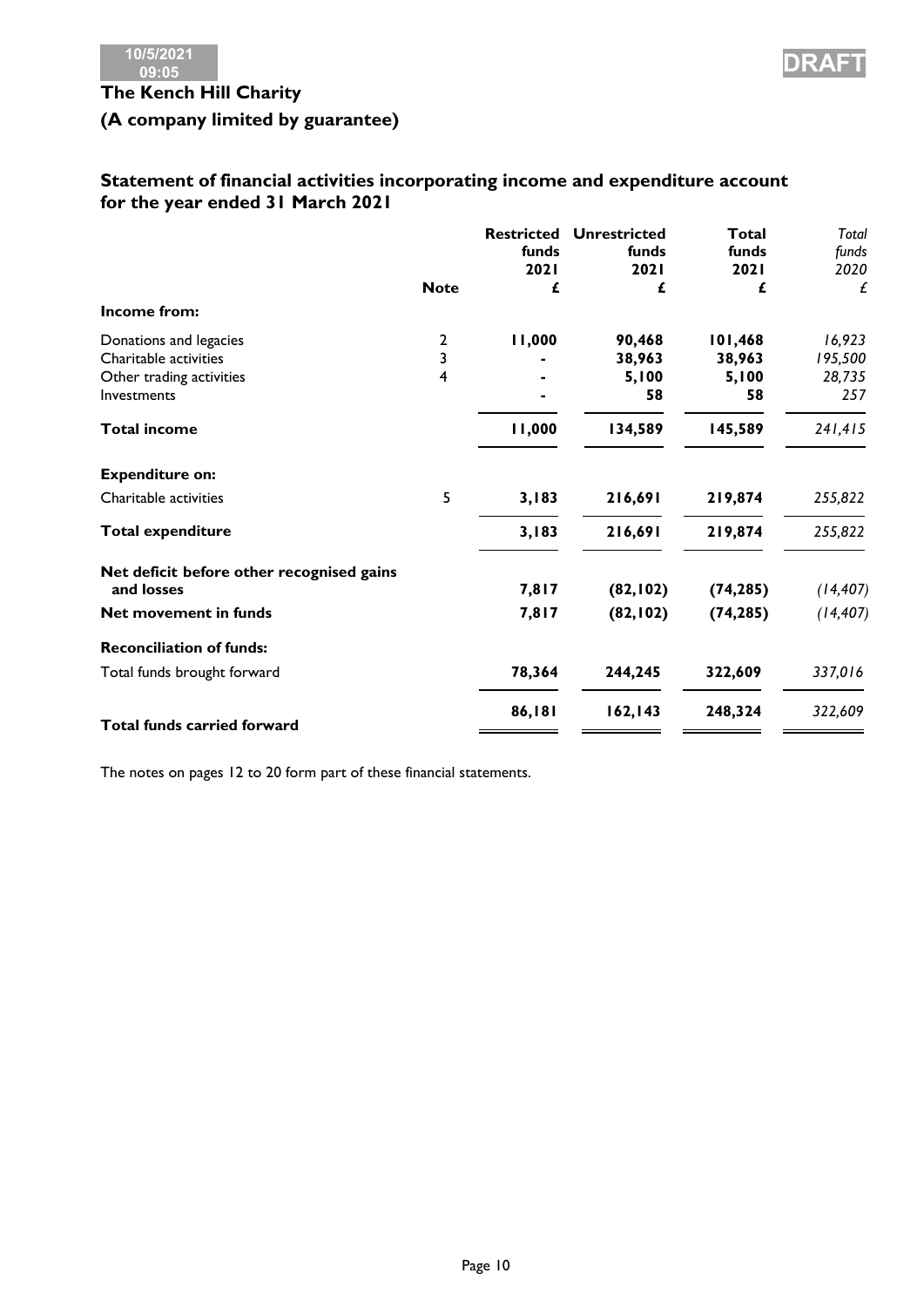

## **The Kench Hill Charity (A company limited by guarantee) Registered number: 06558879**

### **Balance sheet as at 31 March 2021**

|                                                |                 |           | 2021     |                    | 2020    |
|------------------------------------------------|-----------------|-----------|----------|--------------------|---------|
|                                                | <b>Note</b>     | £         | £        | $\pmb{\mathit{f}}$ | £       |
| <b>Fixed assets</b>                            |                 |           |          |                    |         |
| Tangible assets                                | $\overline{10}$ |           | 213,156  |                    | 221,529 |
| <b>Current assets</b>                          |                 |           |          |                    |         |
| <b>Stocks</b>                                  | $\mathbf{H}$    |           |          | 900                |         |
| <b>Debtors</b>                                 | 12              | 9,653     |          | 5,855              |         |
| Cash at bank and in hand                       |                 | 52,277    |          | 125,237            |         |
|                                                |                 | 61,930    |          | 131,992            |         |
| Creditors: Amounts falling due within one year | 3               | (26, 762) |          | (30, 912)          |         |
| <b>Net current assets</b>                      |                 |           | 35,168   |                    | 101,080 |
| <b>Net assets</b>                              |                 |           | 248,324  |                    | 322,609 |
|                                                |                 |           |          |                    |         |
| <b>Charity funds</b>                           |                 |           |          |                    |         |
| Restricted funds                               | 4               |           | 86,181   |                    | 78,364  |
| Unrestricted funds                             | 4               |           | 162, 143 |                    | 244,245 |
| <b>Total funds</b>                             |                 |           | 248,324  |                    | 322,609 |

The company's financial statements have been prepared in accordance with the provisions applicable to companies subject to the small companies regime.

The trustees consider that the company is entitled to exemption from the requirement to have an audit under the provisions of section 477 of the Companies Act 2006 ("the Act") and members have not required the company to obtain an audit for the year in question in accordance with section 476 of the Act.

The trustees acknowledge their responsibilities for complying with the requirements of the Companies Act 2006 with respect to accounting records and the preparation of financial statements.

The financial statements were approved and authorised for issue by the trustees on Complete 'ACCOUNTS COMPLETION' section and signed on their behalf, by:

### **N Corker (Chairperson)**

The notes on pages 12 to 20 form part of these financial statements.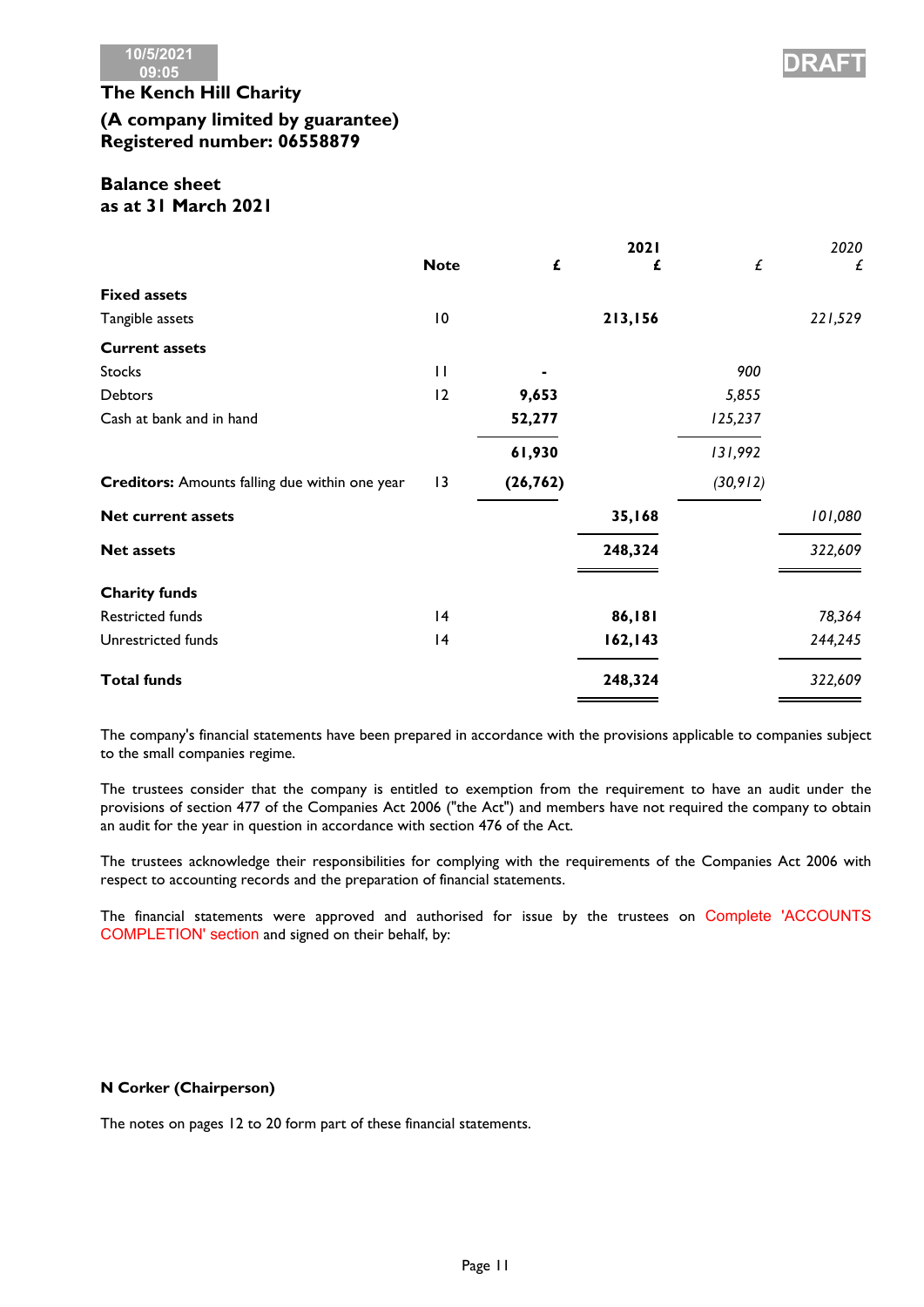

### **Notes to the financial statements for the year ended 31 March 2021**

### **1. Accounting policies**

### **1.1 Basis of preparation of financial statements**

The financial statements have been prepared in accordance with Statement of Recommended Practice (SORP), applicable to charities preparing their accounts in accordance with the Financial Reporting Standard applicable in the UK and Republic of Ireland (FRS 102) (effective 1 January 2019), the Financial Reporting Standard applicable in the UK and Republic of Ireland (FRS 102) and the Companies Act 2006.

The Kench Hill Charity meets the definition of a public benefit entity under FRS 102. Assets and liabilities are initially recognised at historical cost or transaction value unless otherwise stated in the relevant accounting policy.

### **1.2 Company status**

The charity is a company limited by guarantee. In the event of the company being wound up, the liability in respect of the guarantee is limited to £10 per member of the company.

### **1.3 Fund accounting**

General funds are unrestricted funds which are available for use at the discretion of the trustees in furtherance of the general objectives of the charity and which have not been designated for other purposes.

Restricted funds are funds which are to be used in accordance with specific restrictions imposed by donors or which have been raised by the charity for particular purposes. The costs of raising and administering such funds are charged against the specific fund. The aim and use of each restricted fund is set out in the notes to the financial statements.

#### **1.4 Income**

All income is recognised once the company has entitlement to the income, it is probable that the income will be received and the amount of income receivable can be measured reliably.

#### **1.5 Expenditure**

Expenditure is recognised once there is a legal or constructive obligation to transfer economic benefit to a third party, it is probable that a transfer of economic benefit will be required in settlement and the amount of the obligation can be measured reliably.

Charitable activities and governance costs are costs incurred on the charity's educational operations, including support costs and costs relating to the governance of the charity. Support costs are those costs incurred directly in support of expenditure on the objects of the charity.

The charity is not, and is not required to be, registered for Value Added Tax (VAT), consequently all expenditure is stated gross of any irrecoverable VAT incurred.

#### **1.6 Going concern**

There are no material uncertaintities about the charity's ability to continue as a going concern.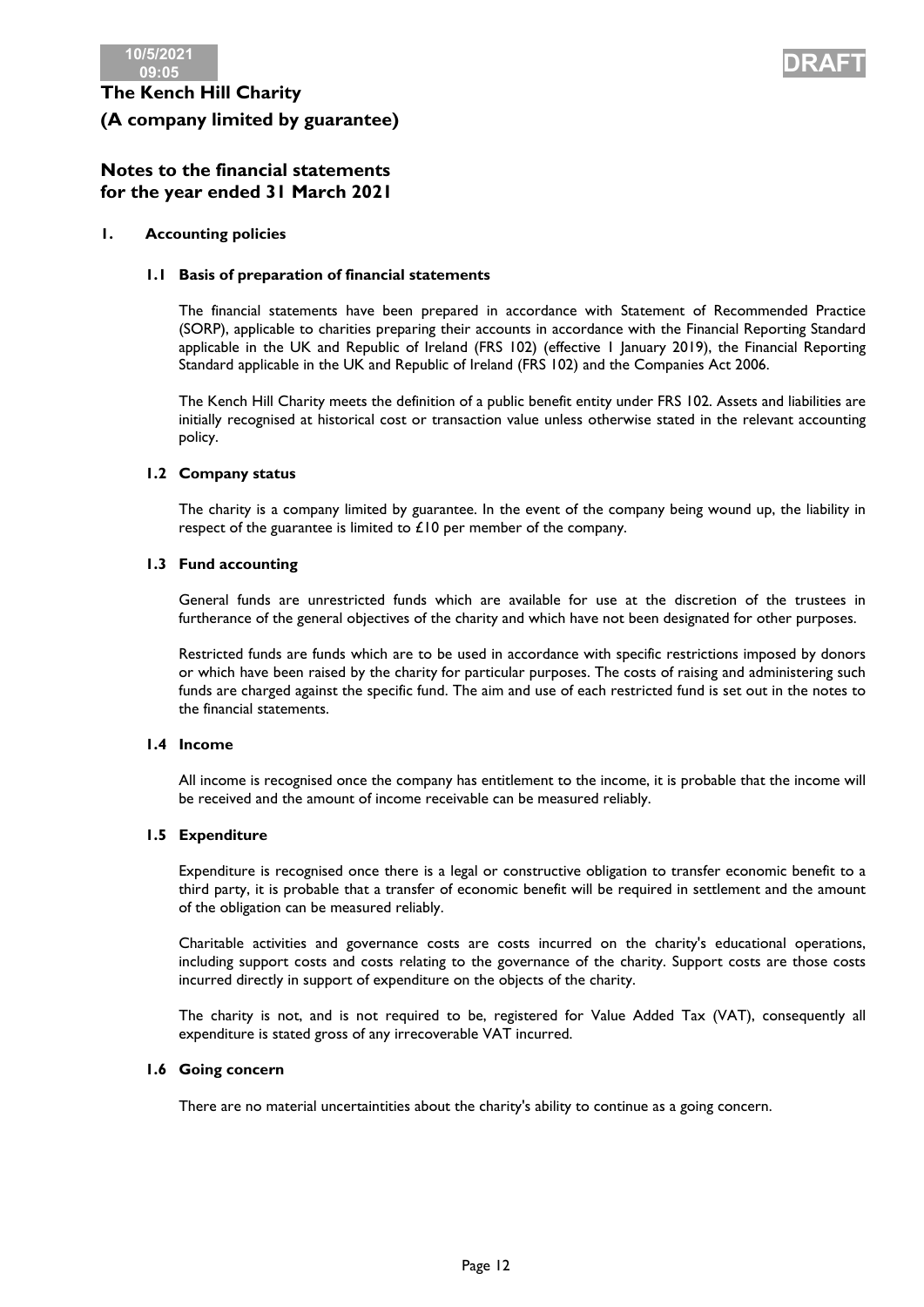



### **Notes to the financial statements for the year ended 31 March 2021**

### **1. Accounting policies (continued)**

### **1.7 Tangible fixed assets and depreciation**

All assets costing more than £1,000 are capitalised.

A review for impairment of a fixed asset is carried out if events or changes in circumstances indicate that the carrying value of any fixed asset may not be recoverable. Shortfalls between the carrying value of fixed assets and their recoverable amounts are recognised as impairments. Impairment losses are recognised in the statement of financial activities incorporating the income and expenditure account.

Tangible fixed assets are carried at cost, net of depreciation and any provision for impairment. Depreciation is provided at rates calculated to write off the cost of fixed assets, less their estimated residual value, over their expected useful lives on the following bases:

Tenant's improvements to property - 2-4% straight line Fixtures, fittings and equipment - 20% straight line

#### **1.8 Stocks**

Stocks are valued at the lower of cost and net realisable value after making due allowance for obsolete and slow-moving stocks.

### **1.9 Pensions**

The company operates a defined contribution pension scheme and the pension charge represents the amounts payable by the company to the fund in respect of the year.

#### **1.10 Financial instruments**

The charity only has financial assets and financial liabilities of a kind that qualify as basic financial instruments. Basic financial instruments are initially recognised at transaction value and subsequently measured at their settlement value with the exception of bank loans which are subsequently measured at amortised cost using the effective interest method.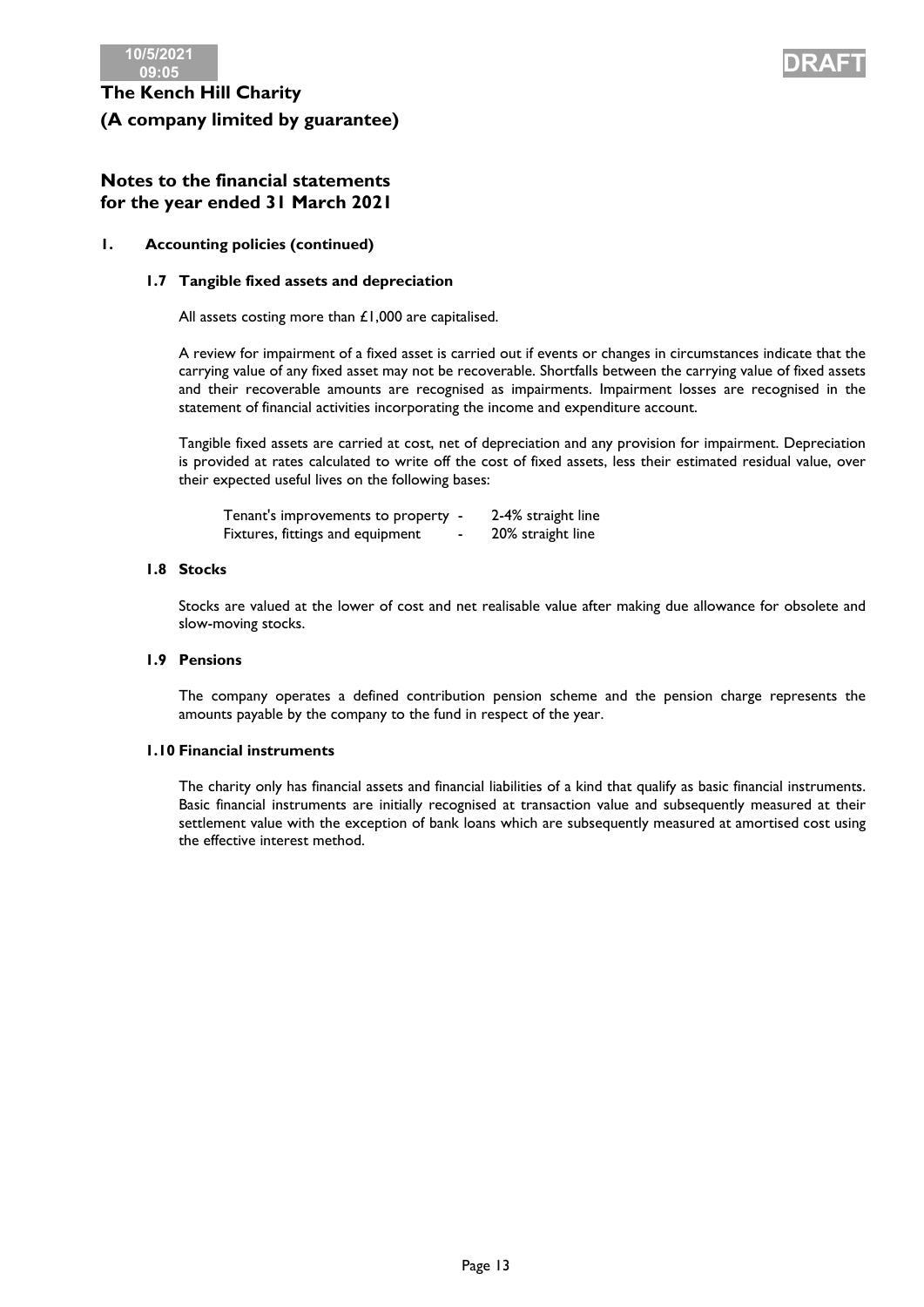

### **Notes to the financial statements for the year ended 31 March 2021**

### **2. Income from donations and legacies**

|                              | funds            | <b>Restricted Unrestricted</b><br>funds | Total<br>funds   | Total<br>funds  |
|------------------------------|------------------|-----------------------------------------|------------------|-----------------|
|                              | <b>2021</b><br>£ | <b>2021</b>                             | <b>2021</b><br>£ | 2020<br>£       |
| Donations<br>Grants          | ٠<br>11,000      | 1,930<br>88,538                         | 1,930<br>99,538  | 3,698<br>13,225 |
| Total donations and legacies | 11,000           | 90,468                                  | 101,468          | 16,923          |
| <b>Total 2020</b>            |                  | 16,923                                  | 16,923           |                 |

### **3. Income from charitable activities**

|                                        | <b>2021</b> | 2020    |
|----------------------------------------|-------------|---------|
|                                        |             |         |
| School journeys and educational breaks | 38,963      | 195,500 |

All income from charitable activities in the current and prior year related to unrestricted funds.

### **4. Other trading activities**

|                                      | <b>2021</b> | 2020   |
|--------------------------------------|-------------|--------|
|                                      |             |        |
| Centre hire and team building events | 5.100       | 26,021 |

All income from other trading activities in the current and prior year related to unrestricted funds.

#### **5. Analysis of expenditure by activities**

|                         | undertaken<br>directly<br><b>2021</b><br>£ | <b>Activities Support and</b><br>governance<br>costs<br><b>2021</b><br>£ | <b>Total</b><br><b>2021</b><br>£ | Total<br>2020<br>£ |
|-------------------------|--------------------------------------------|--------------------------------------------------------------------------|----------------------------------|--------------------|
| Educational field trips | 213,608                                    | 6,266                                                                    | 219,874                          | 255,823            |
| <b>Total 2020</b>       | 248,066                                    | 7.757                                                                    | 255,823                          |                    |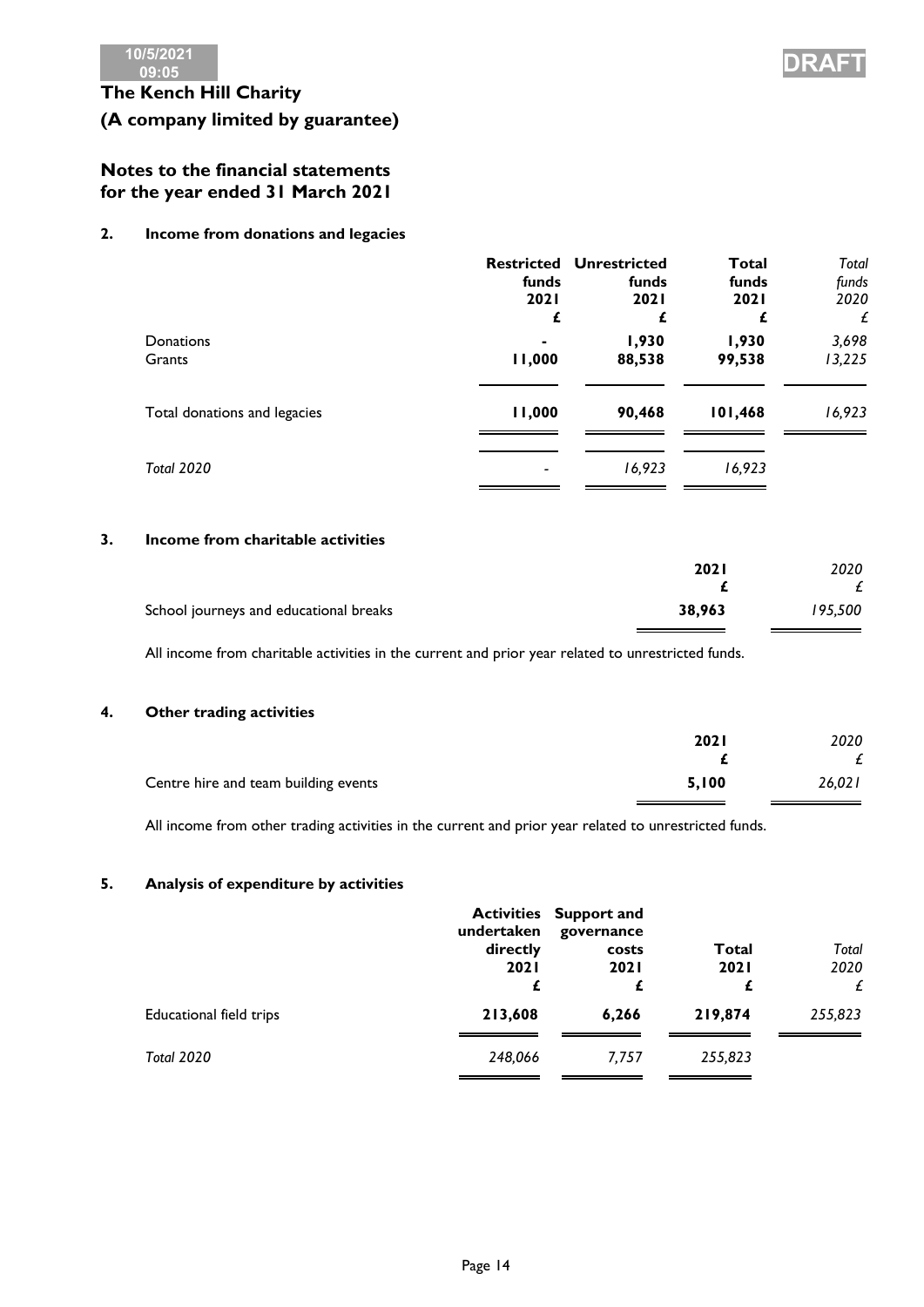

### **Notes to the financial statements for the year ended 31 March 2021**

### **6. Direct costs**

|                                     | Total   | Total   |
|-------------------------------------|---------|---------|
|                                     | 2021    | 2020    |
|                                     | £       | £       |
| Educational services charged by LBH | 126,025 | 149,661 |
| Catering                            | 388     | 8,388   |
| Premises maintenance                | 14,287  | 7,657   |
| Equipment maintenance               | 715     | 2,289   |
| Laundry and cleaning                | 1,267   | 4,693   |
| School journey disbursements        | 3,992   | 18,079  |
| Motor expenses                      | 669     | 2,149   |
| Heat and light                      | 4,423   | 9,554   |
| Rates and water                     | 7,136   | 7,418   |
| Advertising and marketing           | 662     | 2,311   |
| <b>Insurance</b>                    | 2,761   | 2,981   |
| <b>Bad debts</b>                    |         | 200     |
| Wages and salaries                  | 41,951  | 24,724  |
| National insurance                  | 538     |         |
| Pension cost                        | 425     | 205     |
| Depreciation                        | 8,369   | 7,757   |
|                                     | 213,608 | 248,066 |
|                                     |         |         |
| <b>Total 2020</b>                   | 248,066 |         |

£3,183 (2020: £11,068) of direct costs related to restricted funds and the balance related to unrestricted funds.

### **7. Support and governance costs**

| IT, telephone and postage                    | 2,535 | 3,052 |
|----------------------------------------------|-------|-------|
| Stationery and office costs                  | 1,037 | 1,916 |
| Bookkeeping and accounts software            | ۰     | 449   |
| Independant examiner's fee (governance cost) | 2,683 | 2,340 |
| Legal fees                                   | 6,266 | 7,757 |
| <b>Total 2020</b>                            | 7,757 |       |

All support and governance costs in the current and prior year related to unrestricted funds.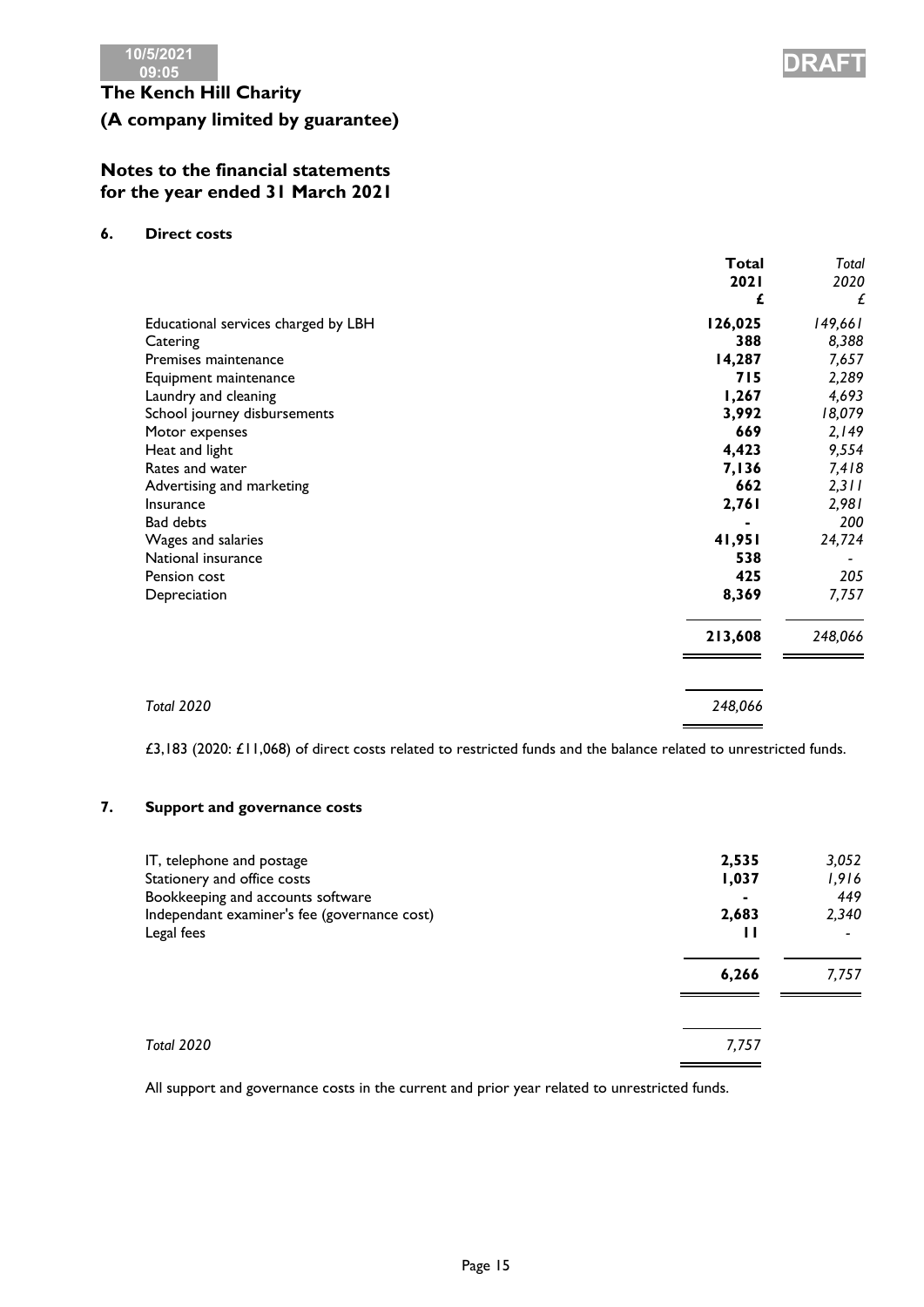



### **Notes to the financial statements for the year ended 31 March 2021**

### **8. Net income**

This is stated after charging:

|                                        | <b>2021</b> | 2020  |
|----------------------------------------|-------------|-------|
|                                        |             |       |
| Depreciation of tangible fixed assets: |             |       |
| - owned by the charity                 | 8.373       | 7.757 |
|                                        |             |       |

During the period, no trustees received any remuneration, benefits in kind or reimbursement of expenses.

### **9. Staff costs**

Staff costs were as follows:

|                       | 2021<br>t. | 2020<br>£ |
|-----------------------|------------|-----------|
| Wages and salaries    | 41,951     | 24,724    |
| Social security costs | 538        |           |
| Pension costs         | 425        | 205       |
|                       |            |           |
|                       | 42,914     | 24,929    |
|                       |            |           |

The average number of persons employed by the charity during the year was as follows:

| 2021 | 2020           |
|------|----------------|
| No.  | No.            |
| o    | $\overline{7}$ |

No employee received remuneration amounting to more than £60,000 in either year.

Most of the staff at the Kench Hill Centre are employees of the London Borough of Hackney, the services they provide to the charity are recharged at cost.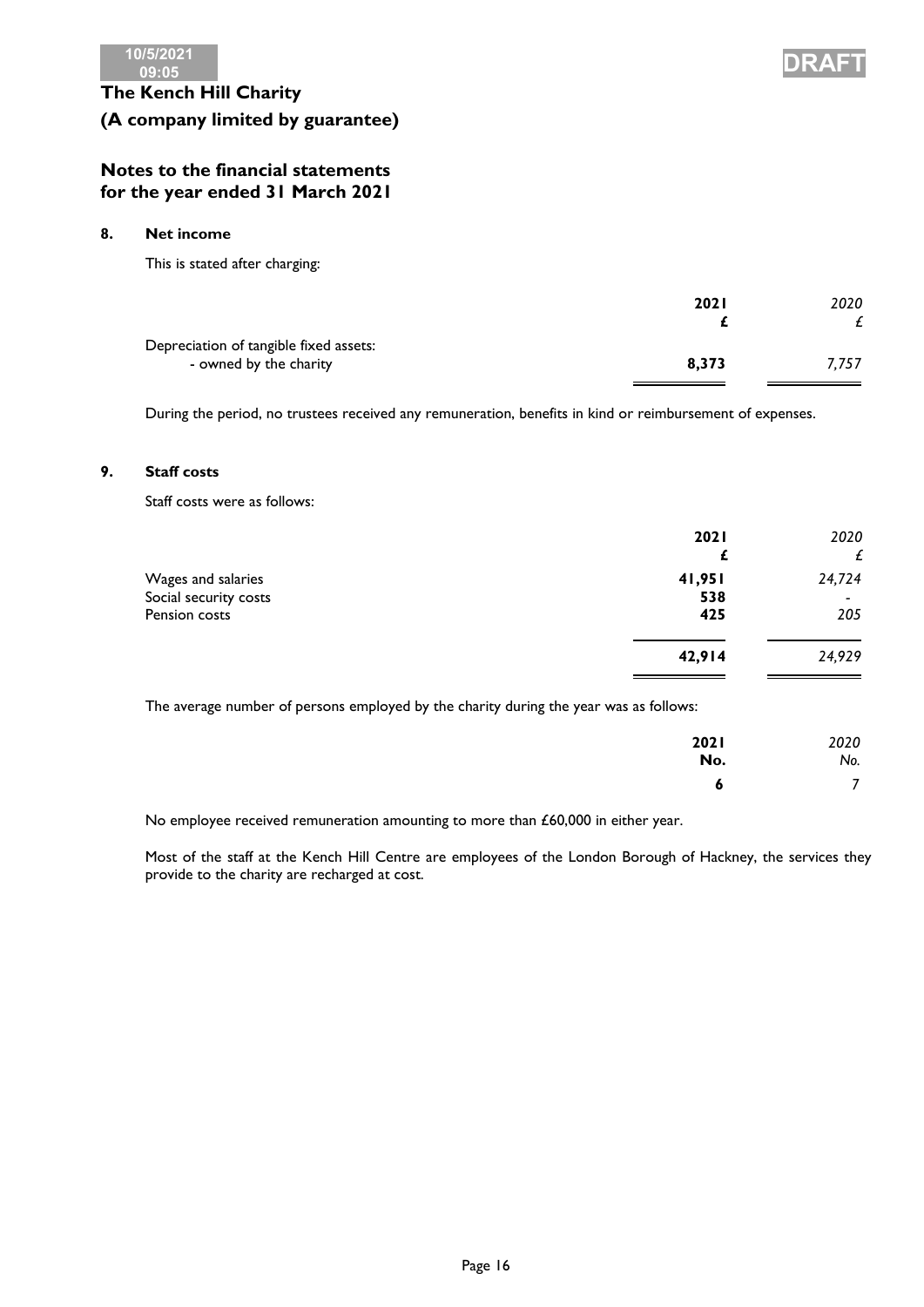### **Notes to the financial statements for the year ended 31 March 2021**

**10. Tangible fixed assets**

|     |                                   | Tenant's<br>improvements<br>to property<br>£ | Fixtures,<br>fittings and<br>equipment<br>£ | <b>Total</b><br>£ |
|-----|-----------------------------------|----------------------------------------------|---------------------------------------------|-------------------|
|     | Cost                              |                                              |                                             |                   |
|     | At I April 2020 and 31 March 2021 | 258,101                                      | 20,130                                      | 278,231           |
|     | <b>Depreciation</b>               |                                              |                                             |                   |
|     | At I April 2020                   | 43,638                                       | 13,064                                      | 56,702            |
|     | Charge for the year               | 5,707                                        | 2,666                                       | 8,373             |
|     | At 31 March 2021                  | 49,345                                       | 15,730                                      | 65,075            |
|     | Net book value                    |                                              |                                             |                   |
|     | At 31 March 2021                  | 208,756                                      | 4,400                                       | 213,156           |
|     | At 31 March 2020                  | 214,463                                      | 7,066                                       | 221,529           |
| 11. | <b>Stocks</b>                     |                                              |                                             |                   |
|     |                                   |                                              | 2021                                        | 2020              |
|     |                                   |                                              | £                                           | £                 |
|     | Heating oil                       |                                              |                                             | 900               |
| 12. | <b>Debtors</b>                    |                                              |                                             |                   |
|     |                                   |                                              | 2021                                        | 2020              |
|     |                                   |                                              | £                                           | £                 |
|     | Trade debtors                     |                                              | 7,838                                       | 2,448             |
|     | Prepayments and accrued income    |                                              | 1,815                                       | 3,407             |

### **13. Creditors: Amounts falling due within one year**

|                                    | <b>2021</b><br>£ | 2020<br>£ |
|------------------------------------|------------------|-----------|
| Bank overdraft                     | 908              | 120       |
| Trade creditors                    | 14,391           | 13,261    |
| Other taxation and social security | 756              | 389       |
| Other creditors                    | 68               | 200       |
| Accruals and deferred income       | 10,639           | 16,942    |
|                                    | 26,762           | 30,912    |



**9,653** *5,855*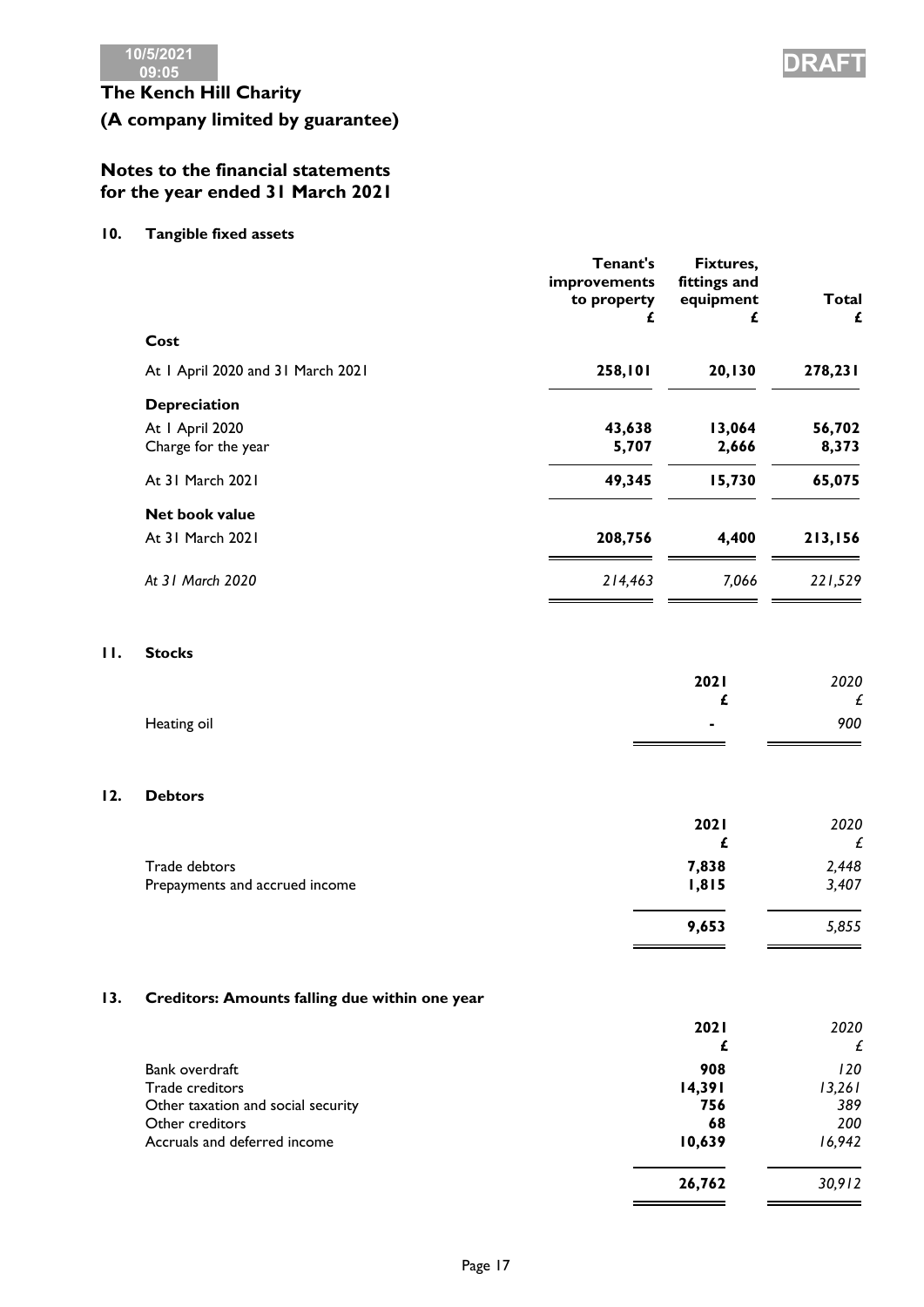

### **Notes to the financial statements for the year ended 31 March 2021**

### **14. Statement of funds**

### **Statement of funds - current year**

|                           |                |         |                  | <b>Balance at</b> |
|---------------------------|----------------|---------|------------------|-------------------|
|                           | <b>Brought</b> |         | <b>Resources</b> | 31 March          |
|                           | forward        | Income  | expended         | <b>2021</b>       |
| <b>Unrestricted funds</b> |                |         |                  |                   |
| General funds             | 244.245        | 134,589 | (216,691)        | 162, 143          |
|                           |                |         |                  |                   |

### **Restricted funds**

|                                                  | <b>Brought</b><br>forward<br>£ | <b>Income</b><br>£ | <b>Resources</b><br>expended | <b>Balance</b> at<br>31 March<br><b>2021</b> |
|--------------------------------------------------|--------------------------------|--------------------|------------------------------|----------------------------------------------|
| LBH - Straw Bale classroom                       | 46,800                         |                    | (1,040)                      | 45,760                                       |
| Friends of Kench Hill - student bursaries        | 2,275                          |                    |                              | 2,275                                        |
| Hackney Ark - short breaks                       | 3,397                          |                    | (74)                         | 3,323                                        |
| Wates - solar panels                             | 22,316                         |                    | (1, 175)                     | 21,141                                       |
| LBH - short breaks capital grant                 | 3,576                          |                    | (894)                        | 2,682                                        |
| Christine Fisher busary fund - student bursaries |                                | 10,000             |                              | 10,000                                       |
| Student busary fund                              |                                | 1,000              |                              | 1,000                                        |
|                                                  | 78,364                         | 11,000             | (3, 183)                     | 86,181                                       |
| Total of funds                                   | 322,609                        | 145,589            | (219, 874)                   | 248,324                                      |
|                                                  |                                |                    |                              |                                              |

### **Statement of funds - prior year**

| <b>Balance at</b><br>I April 2019<br>£ | <i>Income</i> | <b>Resources</b><br>expended | Balance at 31<br>March 2020 |
|----------------------------------------|---------------|------------------------------|-----------------------------|
| 260,809                                | 228,190       | (244, 755)                   | 244,244                     |
|                                        |               |                              |                             |
| <b>Balance at</b>                      |               | <b>Resources</b>             | Balance at 31               |
| I April 2019                           | <i>Income</i> | expended                     | March 2020                  |
| £                                      |               |                              |                             |
| 1,000                                  | 4,000         | (5,000)                      |                             |
| 47,840                                 |               | (1,040)                      | 46,800                      |
|                                        | 2,495         | (220)                        | 2,275                       |
| 3,471                                  |               | (74)                         | 3,397                       |
| 23,491                                 |               | (1, 175)                     | 22,316                      |
| 405                                    |               | (405)                        |                             |
|                                        | 1,730         | (1,730)                      |                             |
|                                        | 5,000         | (1, 424)                     | 3,576                       |
| 76,207                                 | 13,225        | (11,068)                     | 78,364                      |
|                                        |               |                              |                             |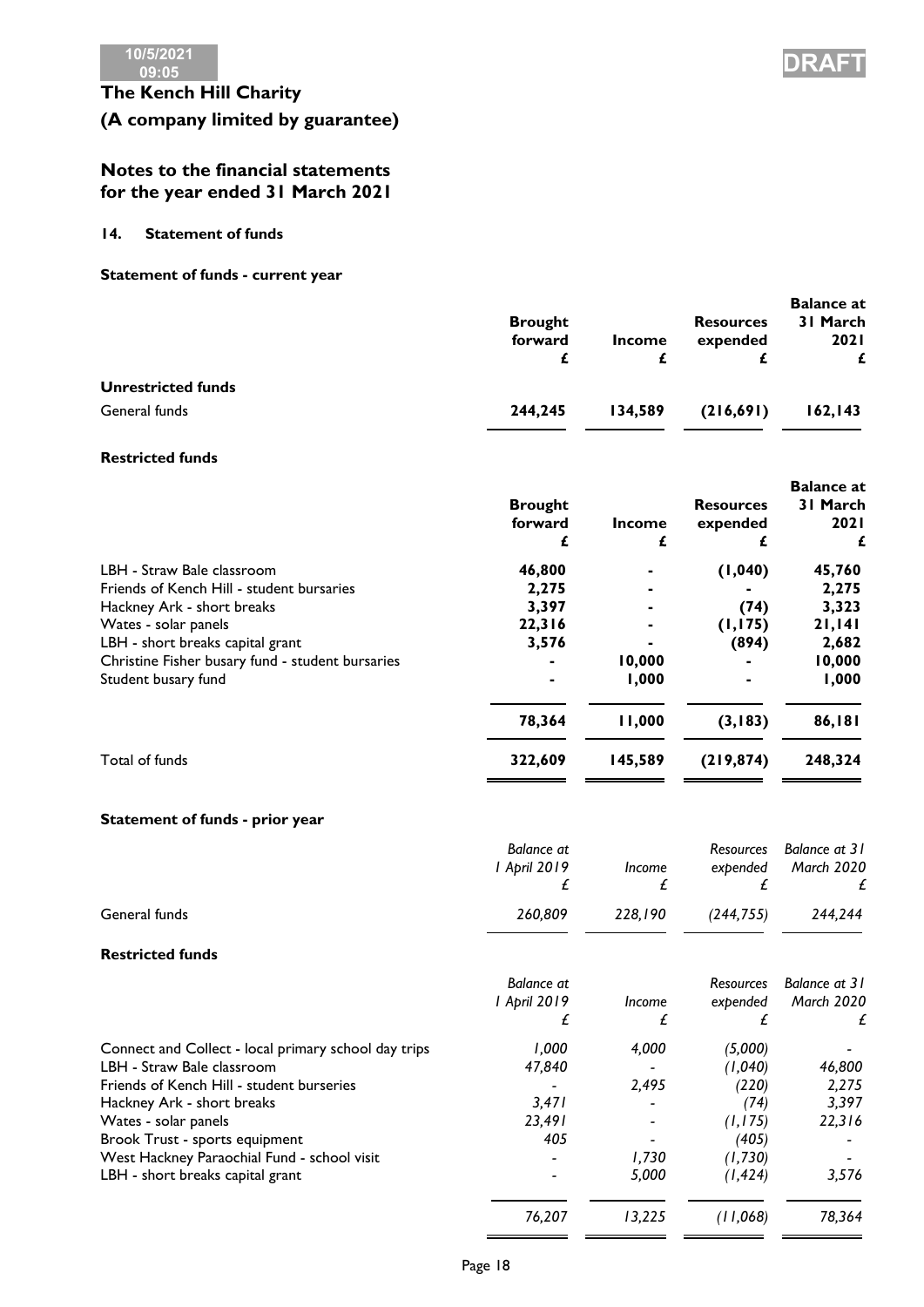

### **Notes to the financial statements for the year ended 31 March 2021**

### **14. Statement of funds (continued)**

**Summary of funds - current year**

|                                          | <b>Brought</b><br>forward<br>£ | <b>Income</b>     | <b>Resources</b><br>expended | <b>Balance at</b><br>31 March<br><b>2021</b> |
|------------------------------------------|--------------------------------|-------------------|------------------------------|----------------------------------------------|
| General funds<br><b>Restricted funds</b> | 244,245<br>78,364              | 134,589<br>11,000 | (216,691)<br>(3, 183)        | 162, 143<br>86,181                           |
|                                          | 322,609                        | 145.589           | (219, 874)                   | 248,324                                      |

### **Summary of funds - prior year**

|                                   | Balance at<br>l April 2019 | Income            | <b>Resources</b><br>expended | Balance at 31<br><b>March 2020</b> |
|-----------------------------------|----------------------------|-------------------|------------------------------|------------------------------------|
| General funds<br>Restricted funds | 260,809<br>76,207          | 228,190<br>13,225 | (244, 755)<br>(11,068)       | 244,244<br>78,364                  |
|                                   | 337.016                    | 241.415           | (255, 823)                   | 322,608                            |

### **15. Analysis of net assets between funds**

### **Analysis of net assets between funds - current year**

|                               | <b>Restricted</b> | <b>Unrestricted</b> | <b>Total</b> |
|-------------------------------|-------------------|---------------------|--------------|
|                               | funds             | funds               | funds        |
|                               | <b>2021</b>       | <b>2021</b>         | <b>2021</b>  |
|                               | £                 | £                   |              |
| Tangible fixed assets         | 72,906            | 140,250             | 213,156      |
| Current assets                | 13,275            | 48,656              | 61,931       |
| Creditors due within one year | ٠                 | (26, 763)           | (26, 763)    |
|                               | 86,181            | 162, 143            | 248,324      |
|                               |                   |                     |              |